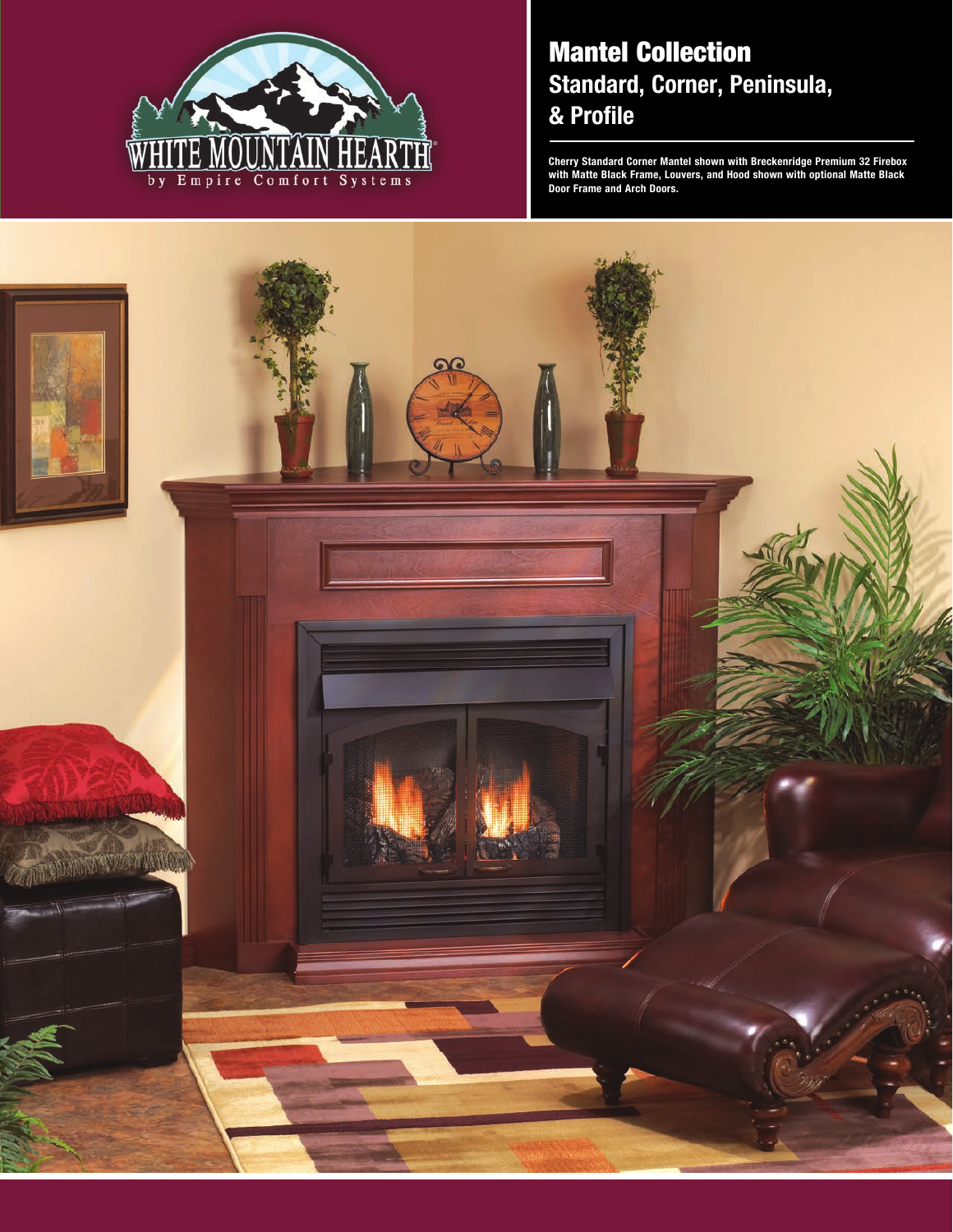

*White Standard Corner Mantel with Base, with Vail Premium 36 Fireplace trimmed with Matte Black Decorative Accessories and Optional Stacked Limestone Liner.*



*Tahoe Peninsula 36 Direct-Vent Fireplace with Multi-Sided Refractory Log Set in Cherry Peninsula Mantel.*

## **Standard and Corner Cabinet Mantels**

- **• Available in Cabinet Mantels and Corner Cabinet Mantels in 32-inch, 36-inch, and 42-inch**
- **• Traditional Styling and Compact Design**
- **• Built-in Base**
- **• Fits White Mountain Hearth Fireplaces without Modification**

#### **Peninsula Mantels**

- **• Available in 36-inch**
- **• Traditional Styling and Compact Design**
- **• Base Sold Separately**
- **• Fits White Mountain Hearth Fireplaces without Modification**



*Standard Cabinet Mantel finished in Oak. Shown with Breckenridge Premium 36 Firebox with Matte Black Decorative Doors, Hammered Pewter Mission Louvers, and Outer Frame.*

# **Mantel Finishes**













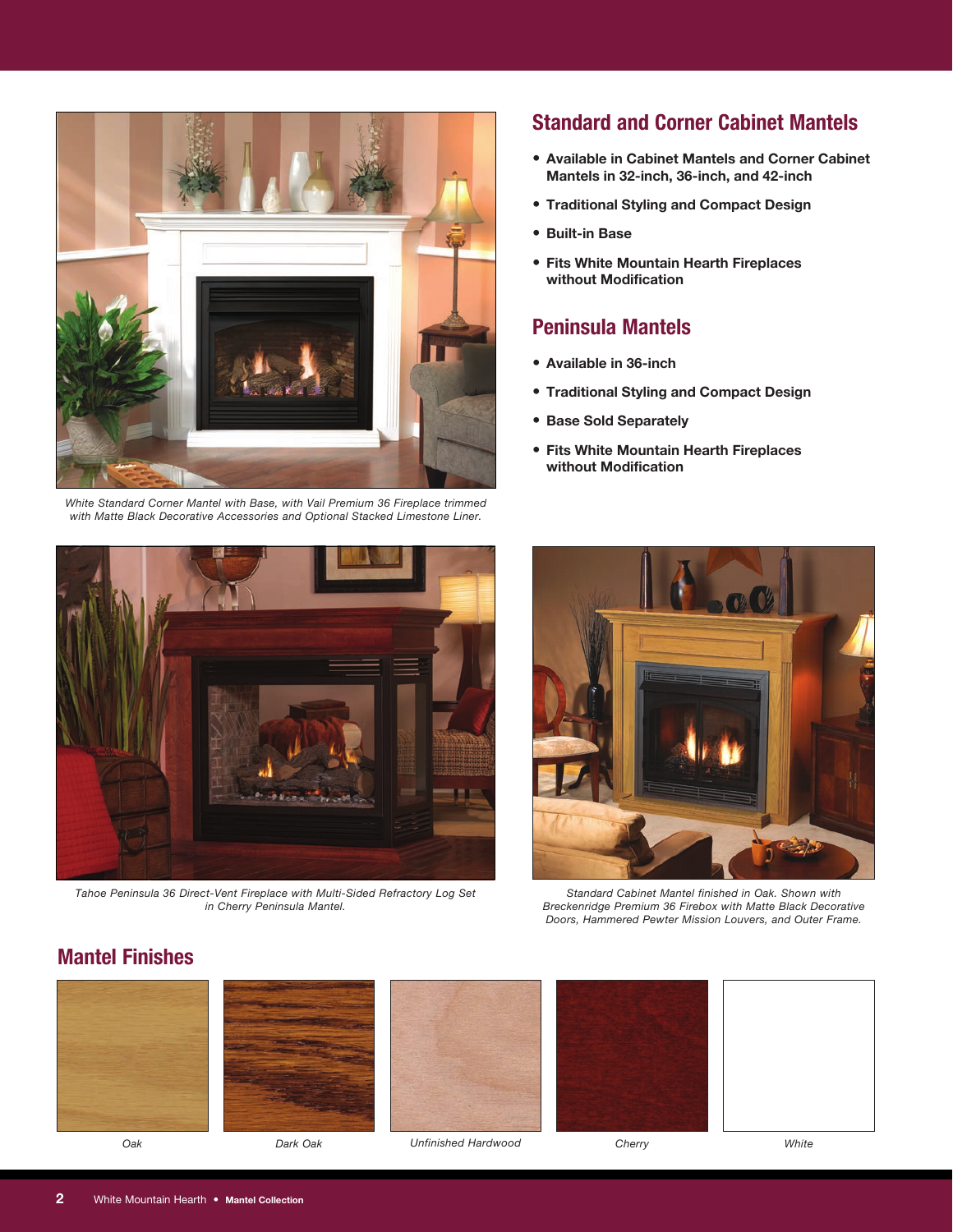# **Standard Mantel Dimensions**

| Standard        | A      | в     | с۱     | D      | Е      | F.     | G      | H.     |        | J     | κ    |                          | <b>Fits</b>             |
|-----------------|--------|-------|--------|--------|--------|--------|--------|--------|--------|-------|------|--------------------------|-------------------------|
| <b>Full</b>     |        |       |        |        |        |        |        |        |        |       |      |                          |                         |
| <b>EMF-22</b>   | 373/4  | 131/4 | 381/2  | 35     | 121/2  | 23     | 26 3/4 | 111/2  | 263/8  | 161/8 | 35/8 |                          | VF <sub>24</sub> FP     |
| <b>EMBF-1S</b>  | 58 1/8 | 223/4 | 51 3/4 | 49     | 191/8  | 345/8  | 33 7/8 | 18 5/8 | 381//2 | 23    | 35/8 | $\overline{\phantom{0}}$ | VFD32FB/DVD32FP/VFP32BP |
| <b>EMBF-3S</b>  | 63 7/8 | 261/2 | 54     | 55 1/4 | 225/8  | 40 3/4 | 353/4  | 217/8  | 44 1/2 | 261/8 | 35/8 | $\overline{\phantom{a}}$ | VFD36FB/VFP36BP/DVP36FP |
| <b>EMBF-4S</b>  | 66 3/4 | 257/8 | 53 5/8 | 59 1/8 | 223/4  | 44 5/8 | 357/8  | 22     | 48 3/4 | 23    | 31/4 | $\overline{\phantom{a}}$ | VFD42FB/DVD42FP/DVP42FP |
| <b>EMBF-11S</b> | 48     | 181/8 | 411/4  | 39 3/4 | 14 3/4 | 301/4  | 305/8  | 13 3/4 | 411/4  | 161/2 | 35/8 | $\overline{\phantom{a}}$ | VFD26FP                 |



## **Standard Corner Cabinet Mantel Dimensions**

| Standard        | A      | в      | C.        | D            | Е      | E.     | G      | н     |        | υ      | κ    | н.     | <b>Fits</b>             |  |
|-----------------|--------|--------|-----------|--------------|--------|--------|--------|-------|--------|--------|------|--------|-------------------------|--|
| <b>Corner</b>   |        |        |           |              |        |        |        |       |        |        |      |        |                         |  |
| <b>EMC-22</b>   | 43 3/8 | 251/4  | 38 5/8    | 405/8        | 31     | 231/8  | 263/4  | 243/8 | 241/2  | 117/8  | 31/4 | 303/8  | VF <sub>24</sub> FP     |  |
| <b>EMBC-1S</b>  | 63     | 37 3/8 | 7/8<br>51 | 57 3/4       | 45 3/4 | 341/2  | 33 7/8 | 333/4 | 38 5/8 | 205/8  | 31/4 | 40 3/8 | VFD32FB/DVD32FP/VFP32BP |  |
| <b>EMBC-3S</b>  | 69     | 401/4  | 53 3/8    | $\degree$ 64 | 49     | 40 5/8 | 357/8  | 331/2 | 44 3/8 | 205/8  | 31/4 | 43     | VFD36FB/VFP36BP/DVP36FP |  |
| <b>EMBC-4S</b>  | 73     | 42 1/4 | 53 3/8    | 67 3/4       | 51 5/8 | 44 1/2 | 353/4  | 381/2 | 48 1/2 | 203/4  | 31/4 | 45     | VFD42FB/DVD42FP/DVP42FP |  |
| <b>EMBC-11S</b> | 55 3/4 | 33 3/4 | 411/4     | 49 7/8       | 40 3/4 | 31     | 305/8  | 31    | 411/8  | 16 5/8 | 35/8 | 33 7/8 | VFD26FP                 |  |



# **Peninsula Mantel Dimensions (in inches)**

| <b>Model</b>       | А    | в      | С     |  |  |
|--------------------|------|--------|-------|--|--|
| <b>EMPT (Top)</b>  | 81/8 | 47 7/8 | 301/8 |  |  |
| <b>EMPB (Base)</b> | 21/2 | 47 7/8 | 301/8 |  |  |



#### EMBC & EMC